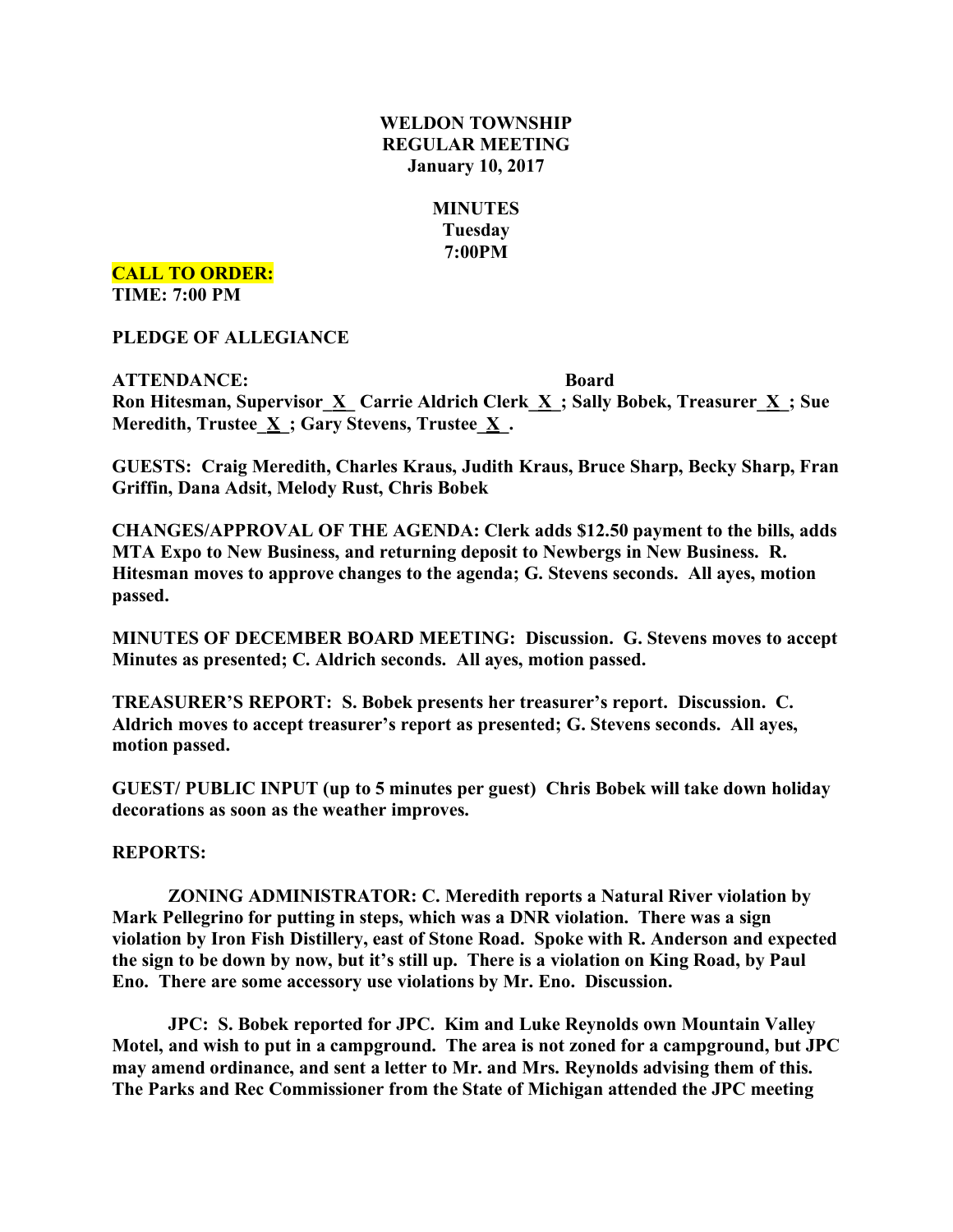**and discussed putting in a motorcycle track, which would go through Weldon or Colfax. It would be on state land. They will come back in the future as plans progress. The JPC will meet Thursday to review the sign ordinance.**

**LIQUOR INSPECTOR REPORT: R. Hitesman presents liquor inspection report. No violations were noted.**

**BUDGET: C. Aldrich has been struggling with Quickbooks and has no valid budget report to present at this time. Clerk has been working with Baird, Cotter & Bishop to resolve the issues. Clerk may need to upgrade Quickbooks program. Clerk has run the tax W-2's, but will need to doublecheck them.**

**SUPERVISOR COMMENTS: There has been no response to the Board of Review Ad in the Record Patriot, or the Ad looking for an assessor. Discussion. Clerk will continue to run the Board of Review Ad and Assessor Ad, and will put notice for assessor up at the courthouse on the community board. The JPC needs a member of the Weldon Board to be represented. Sally Bobek is interested in replacing Sue on the JPC Board as Weldon's representative. Robert Aldrich is interested in being an alternate on the JPC Board. Discussion. C. Aldrich moves to accept Sue Meredith's resignation from the JPC; G. Stevens seconds. Four ayes, Sue Meredith abstains, motion passed. R. Hitesman moves that Sally Bobek take the position of Weldon Township Board Member to the Joint Planning Commission, and Rob Aldrich be appointed as an alternate member to the JPC; G. Stevens seconds. All ayes, motion passed. Sue Meredith notes Weldon Township has always had full representation on the board. S. Bobek reports Peg Minster is the Chairman of the Board, and Don Suchocki is the Vice President. MTA is having a workshop for Building Better Budgets, February 1st in Gaylord, which the supervisor would like to attend. Discussion. S. Bobek moves to allow supervisor to attend seminar in Gaylord for Building a Better Budget; G. Stevens seconds. All ayes, motion passed. Discussion of statement by Henry Ford, "Coming Together is a beginning, keeping together is progress, working together is success." Discussion of making something like this statement a motto for Weldon Township. Discussion of having a township flag made to take to the annual conference.**

**CLERK COMMENTS: Clerk needs to file all year-end tax information online. W-2 information has been sent to the Social Security Administration. State of Michigan's website is down until January 17th for Sales, Use and Withholding, but the deadline is February 28th. Clerk is working on 1099's as the final part of the tax reporting process. Clerk found she was off on the third quarter 941 report, and needed to file a 941x, on which the township owed an extra \$40+. W-2's will be sent out soon.**

#### **UNFINISHED BUSINESS:**

**Discussion of Civil Infractions Ordinance, and supplementary documents sent by Shelley Greene, from Colfax Township. Discussion. Board will table voting until next month.**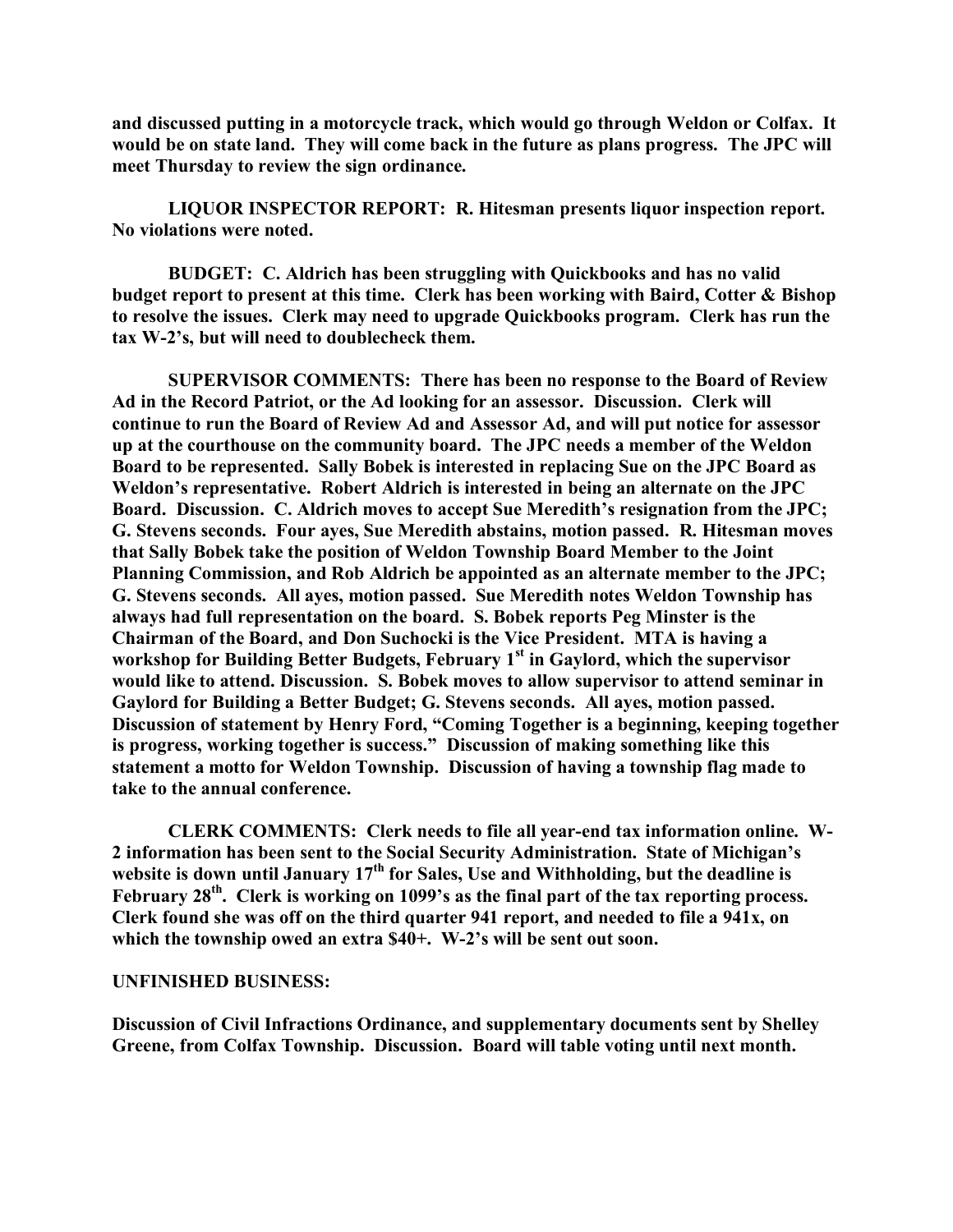**Discussion of insurance through Michigan Townships PAR Plan. Adam Gandolfi, the insurance representative, would like to meet with the board to go over their insurance plan. Discussion. The board will hold a special meeting to discuss insurance on Monday, January 23, 2017, at 6:00 p.m. Clerk will post notice.**

## **NEW BUSINESS:**

**Clerk discusses returning deposit to Newbergs for the baby shower they held at the town hall. They cleaned the hall up afterwards and took their garbage with them. S. Bobek moves to return their deposit; S. Meredith seconds. All ayes, motion passed.**

**Treasurer wishes to add deputy treasurer, Chris Jones, to bank signatory at Honor Bank, so she can sign checks in Sally Bobek's stead. Clerk does not wish to add her deputy clerk at this time. Discussion. C. Aldrich moves to add Chris Jones, the Deputy Treasurer, as a Signatory on the township accounts; R. Hitesman seconds. All ayes, motion passed.**

**Discussion of purchasing a laptop and case for the township treasurer. G. Stevens suggests to allow purchase of laptop computer for \$300 or less. Discussion of need for updated Office program for supervisor's computer. Treasurer will see if township can get another version of Dot.Net for supervisor under our current license.**

**Discussion of updating Capital Improvements Plan. Discussion of township using public broadband at town hall. Discussion of putting doorbell in at the town hall. Chris Bobek will plant plots for BACN in the Community Garden. Discussion of boiler inspection and safety valve repair. R. Hitesman moves to have the boiler safety valve fixed or replaced; S. Bobek seconds. All ayes, motion passed. R. Hitesman moves to replace the front door and frame at the township hall; G. Stevens seconds. All ayes, motion passed.**

**Discussion of holding JPC Public Hearing for public input on Weldon staying in the Joint Planning Commission. Clerk will contact Mr. Figura regarding proper wording. The Public Hearing will be held at 7:00 p.m. on January 26, 2017.**

**2017 Board of Review Training notice by the MTA, at Evergreen Resort in Cadillac for February 21st , 2017. Supervisor moves to have himself to attend, with the Board of Review Members, as well as one book; G. Stevens seconds. All ayes, motion passed.**

**MTA Annual Expo in Lansing, April 2017. Supervisor and Clerk wish to go for one day, Sue Meredith and Sally Bobek wish to go for the three days. Discussion. Discussion of per diems for board members. Room and food costs will be reimbursed to Supervisor, Clerk and Treasurer; Trustees receive a per diem for each day they attend a workshop. Mileage is also reimbursed.**

**The board discusses creating a township flag. Clerk will send Sue Meredith a copy of the township logo.**